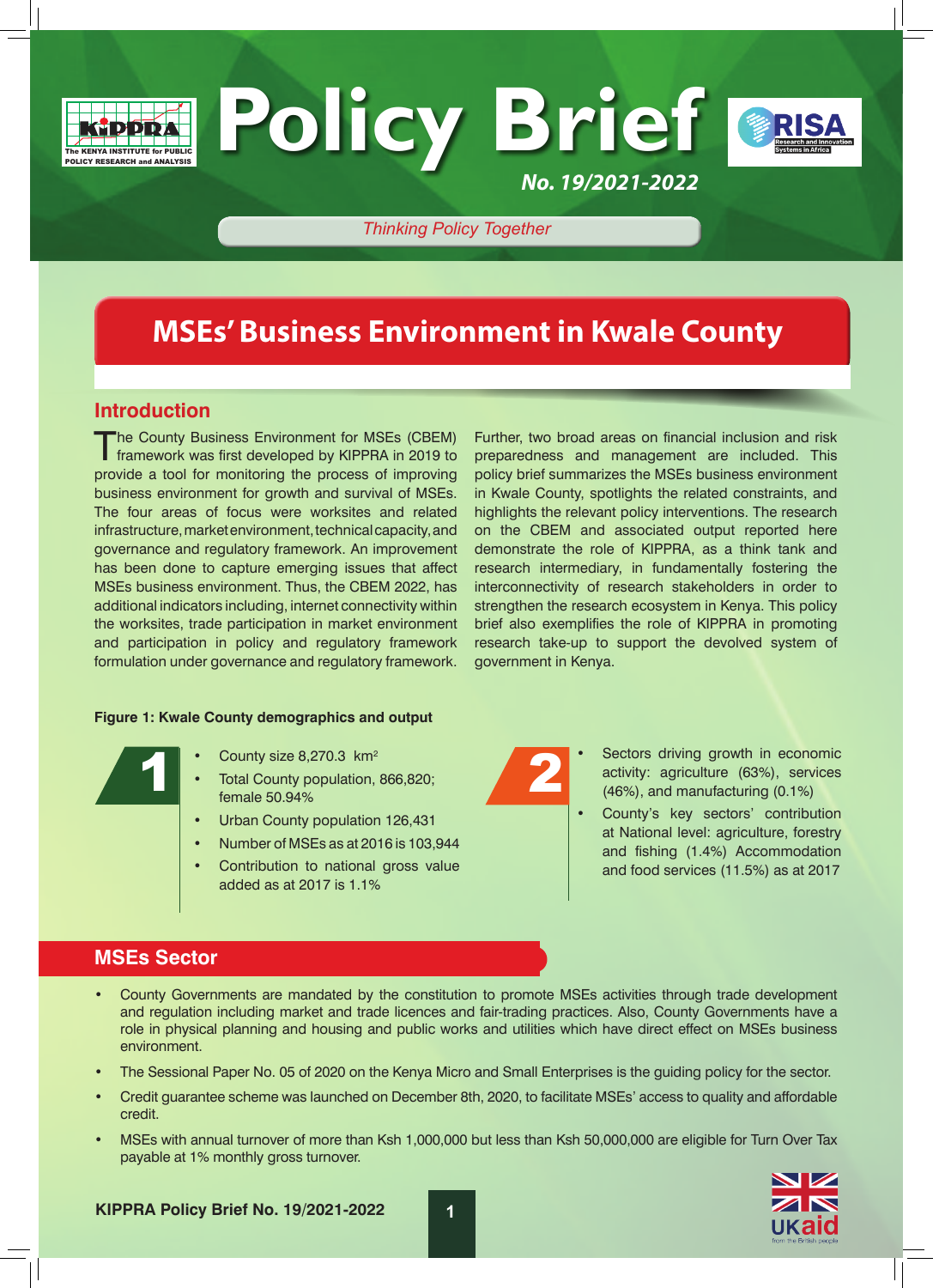

- MSEs constitute over 7.4 million of private enterprises contributing to 24% of GDP (MSME Survey, 2016).
- About 92% of all business in Kenya are MSEs constituting 95% of manufacturing enterprises (MSME Survey, 2016).
- MSEs sector employs over 14.9 million accounting for 93% of total labour force in the economy (MSME Survey, 2016).
- Youth (18-35 years) and female account for 36% and 47% of persons employed by MSEs in Kenya (MSME Survey, 2016).
- Overall, the Kwale County demographics and output are reported in Figure 1, while the County scores are presented in Figure 2.

#### **Challenges of MSEs**

- MSEs activities are highly vulnerable to external risks, shocks, and hazards.
- MSEs have inadequate incentives to formalize.
- Most MSEs close shop within five years of establishment.
- MSEs sector faces weak coordination and implementation of policies and programs.
- Most MSEs have restricted access to non-collateralized, low-cost, and long-term finance.

### **MSEs Business Environment**

The scores for MSEs business environment are drawn from the CBEM (KIPPRA, 2022). The MSEs business environment is assessed using the following broad areas: worksites and related infrastructure; market environment; technical capacity; governance and regulatory framework; risk preparedness and management, and financial inclusion of MSEs. The scores

range between lowest (0) and highest (100). Kwale County scored a total of 30.68.



#### **Figure 2: Kwale County scores**

Areas of Business Environment

### **Worksites and Related Infrastructure**

- Access to worksite: 36.11
- Access to common manufacturing facilities: 14.69
- Electricity connection: 19.86
- Water connection: \*
- Public toilets: 62.11
- Waste management: 7.17
- Internet connection: 5.69



#### **Scores Constraints**

- Inadequate common manufacturing facilities
- Inadequate amenities in the worksite including electricity, water supply, designated areas for waste disposal and internet connectivity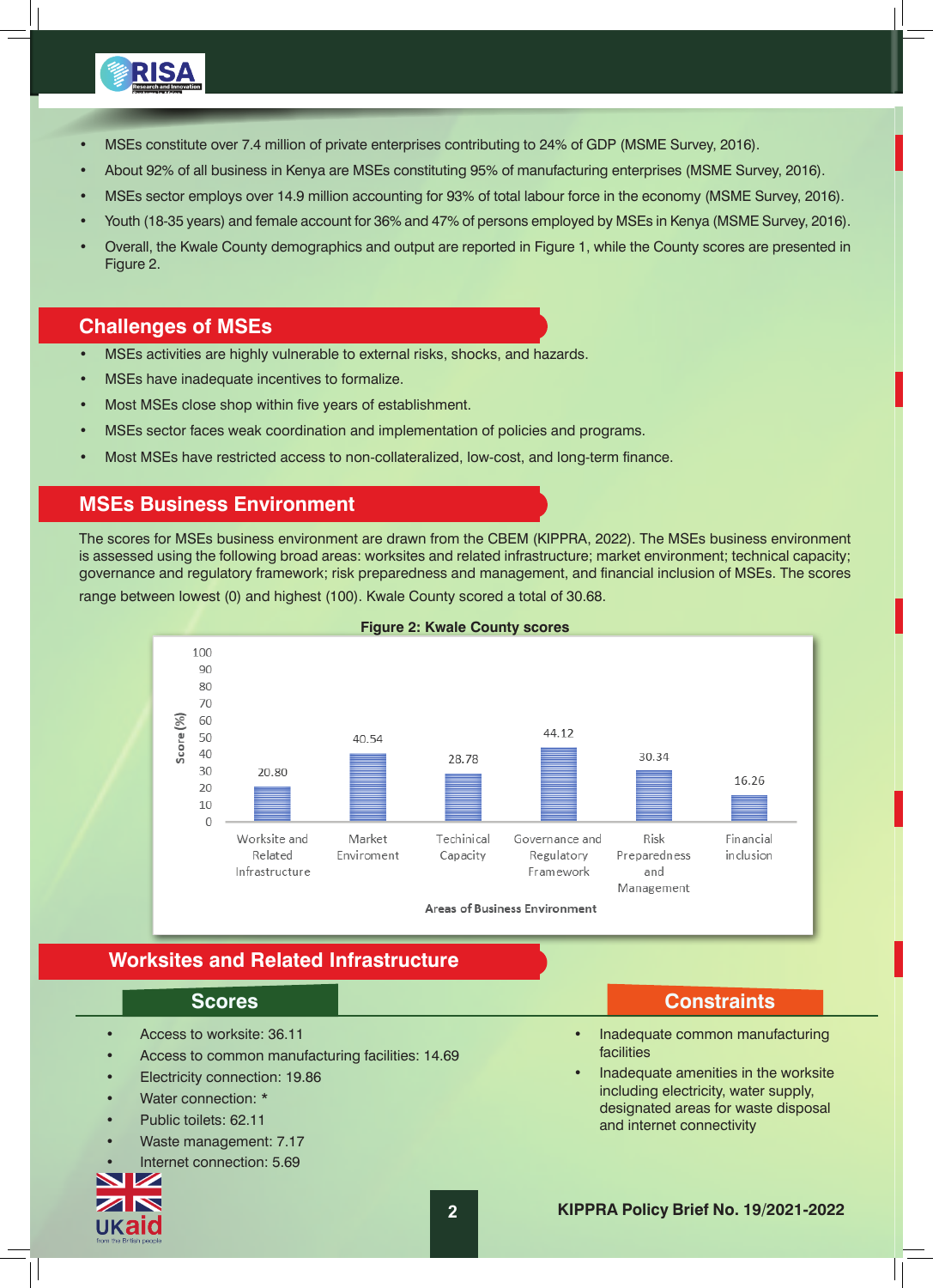

### **Market Environment**

- Access to Government Procurement Opportunities (AGPO): 23.49
- Ease of access to road infrastructure: 72.14
- Access to market: 64.77
- Unfair competition practices: 38.22
- Quality of support infrastructure in the market: 34.81
- Trade participation: 9.82

#### **Technical Capacity**

- Training (capacity building): 10.20
- Coping with new technological trends: 36.23
- Knowledge and skills gap: 67.99
- MSEs survival rate: 64.92
- Access to incubation services: 7.86
- Innovations:7.56
- Patenting: 1.42

### **Governance and Regulatory Framework**

#### **Scores Constraints**

- Licensing and issuance of permits: 12.72
- Corruption manifestation: 63.70
- Crime and public security: 70.76
- Self-regulation: 71.49
- Policy and regulatory framework: 1.91

#### **Risk Preparedness and Management**

- Status of risk preparedness and management: 26.76
- Knowledge and uptake of social security: 33.92

### **Financial Inclusion**

- Access to savings and credit facilities: 1.19
	- Financial innovation literacy and use: 38.02
- Taking advantage of the Credit Guarantee Scheme: 9.56

# **Scores Constraints**

- Low level of awareness and uptake of AGPO
- High levels of unfair competition practices manifested majorly through misrepresentation practices
- Inadequate quality support infrastructure in the market
- Low trade participation due to few approaches used in promoting local and international trade

#### **Scores Constraints**

**Limited skills** 

permits

formulation

• Inadequate incubation services

• High costs of acquisition and renewal of

• Inadequate awareness on existing policies and laws and low participation in their

Low uptake of innovation and patenting

#### **Scores Constraints**

• Insufficient risk preparedness and management

#### **Scores Constraints**

- Undiversified access to financial services
- Limited awareness on Credit Guarantee Scheme

- **Note**
- 1. \* Denotes not assessed because facilities/services/practices not available.
- 2. A higher score on corruption manifestation indicates a lower level of perceived corruption.
- 3. A higher score on unfair competition practices indicates existence of few such practices.